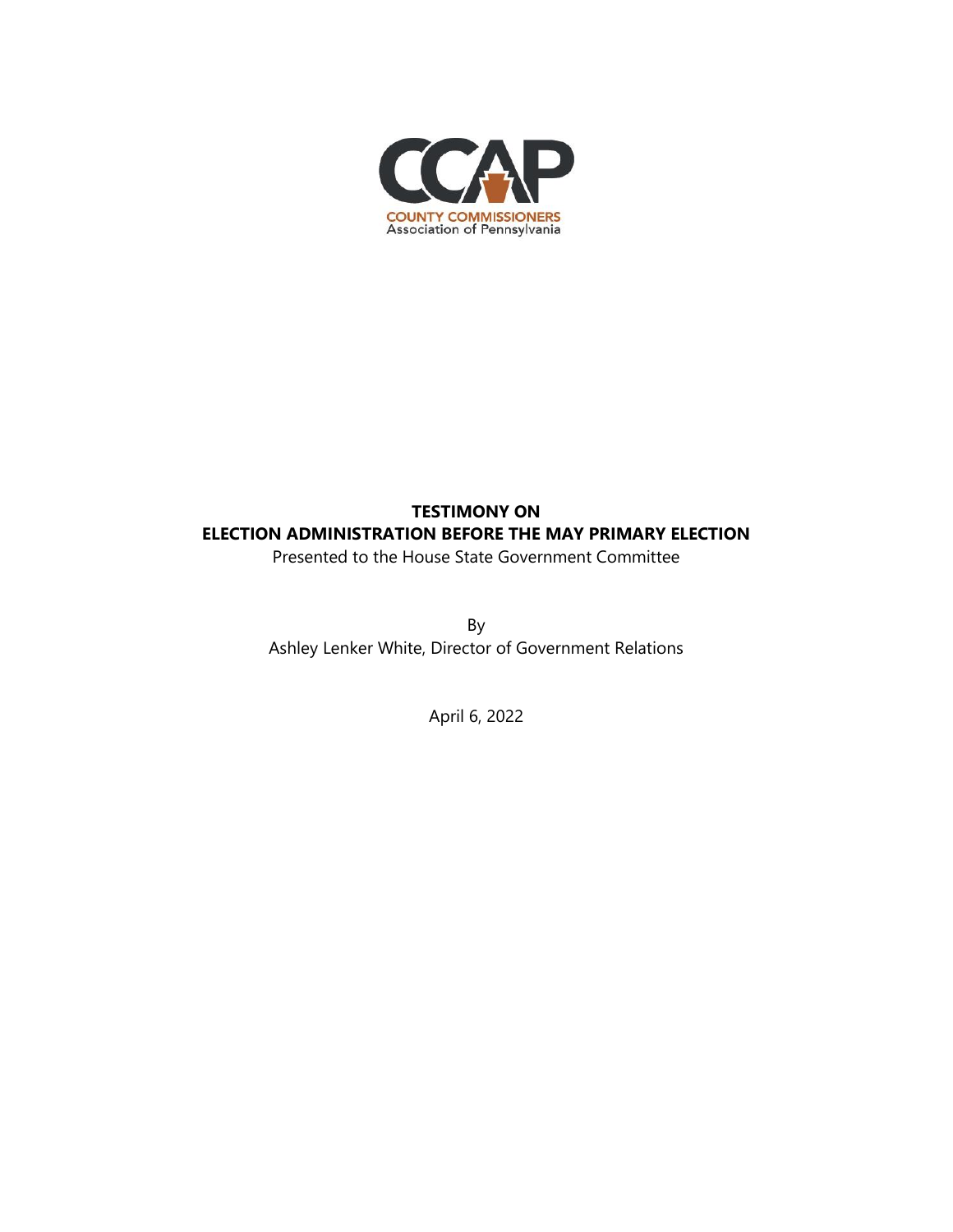Thank you for the opportunity to submit testimony on behalf of the County Commissioners Association of Pennsylvania (CCAP), a non-profit, non-partisan association representing the commonwealth's 67 counties. Being the key administrators of the on-the-ground elections, Pennsylvania's counties have a significant responsibility in assuring elections remain fair, secure, accurate and accessible at every step of the process. We appreciate this opportunity to offer remarks related to preparations for the May 17 Primary Election.

Election administration is a responsibility we take extremely seriously, and we firmly believe that counties have continued to meet and exceed that responsibility, even as we faced significant challenges over the past several years. CCAP applauds the county election offices and the tens of thousands of volunteers for addressing these challenges in an extremely professional manner to deliver successful elections and maintain the security and integrity of the results.

Counties have learned a great deal from their experience implementing Act 77, and we know there are ways that changes to the law can improve our ability to administer elections, as well as our ability to provide more efficient results. Ultimately, the electorate must have the utmost confidence in the integrity of the election process. For that reason, counties voted last November that one of their 2022 priorities would be to promote election integrity by advocating for changes to our election laws that will resolve existing ambiguities and make sure counties have clear rules that can be implemented uniformly across Pennsylvania.

CCAP's Elections Reform Committee – comprised of county officials and county election directors from across the state – convened shortly after the November 2020 election and began reviewing county experiences, ultimately resulting in a report and recommendations released more than a year ago. These recommendations are applicable to both absentee and mail-in ballots and counties have been working with the General Assembly to seek changes to the Election Code that would achieve the recommendations in the report and would result in smoother elections administration.

For more than a year now, we offered our recommendations on how the law could be improved and give counties the tools and clarifications they need to properly fulfill their election day responsibilities. As such, we must promote election integrity by assuring counties have clear and efficient rules to help restore the public's confidence in our elections. These clarifications include a whole host of operational improvements. For instance, counties seek clarity in the law on whether we have the authority to use drop boxes for absentee and mail-in ballots, after questions were raised (and litigated) on their use. The law is unclear, or in some cases silent, on how counties should address certain situations, such as what to do with naked ballots and whether voters should be contacted to be permitted to cure defects with their mail-in ballot. This lack of clarity was the basis for many of the lawsuits that were filed at the state and federal level after the 2020 Primary Election. Changing court decisions, in addition to the statutory language or lack thereof, led to a situation where counties struggled to implement the law on a consistent basis.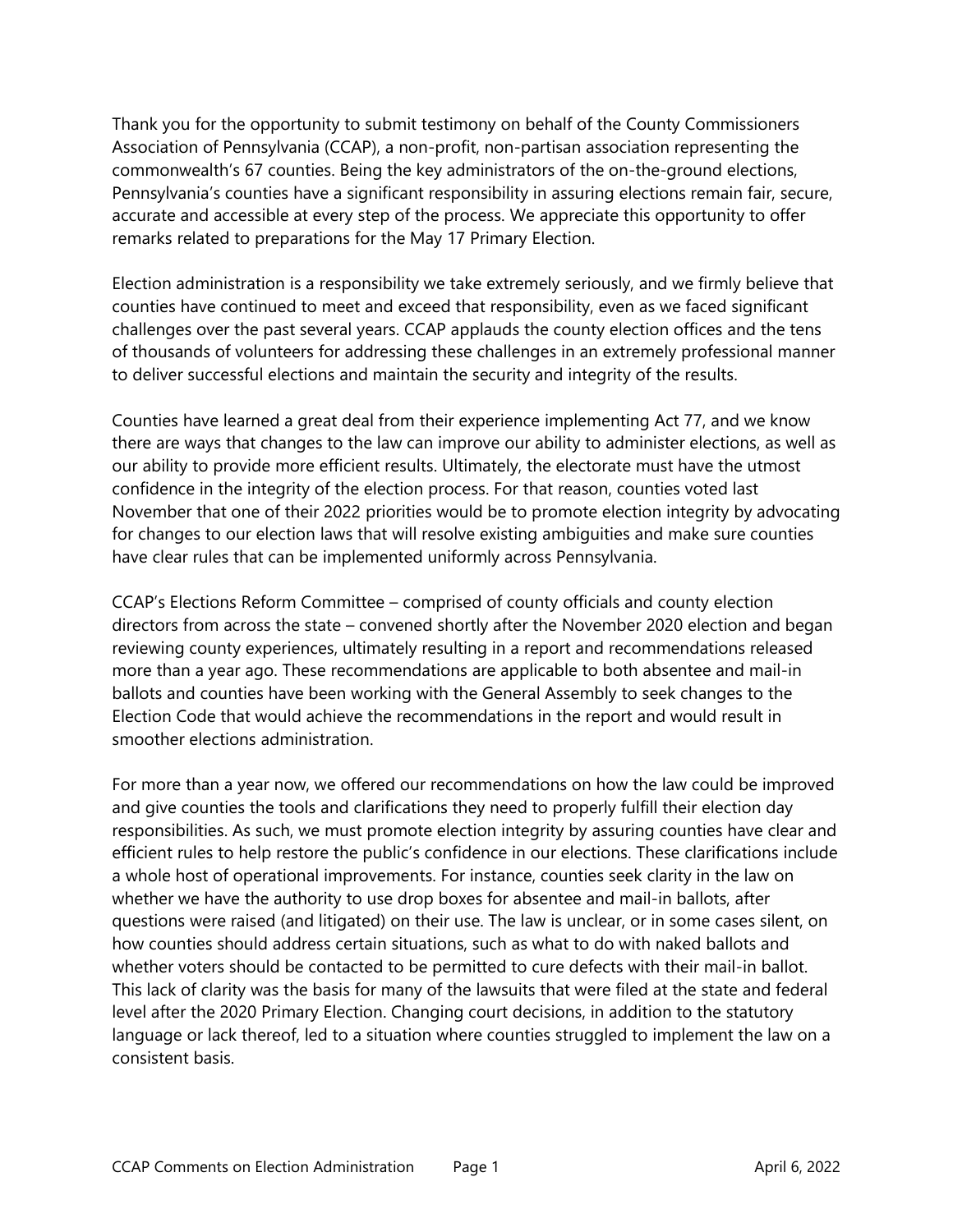We know too that state policymakers have their own ideas on changing the Election Code. Every change takes time, changes to procedures and protocols, training, and funding and other resources. And with every substantial addition to the law, we know from Act 77 that it is always possible that kinks will likely need to be worked out. Counties can help make sure we do not find ourselves in another Act 77 situation by working with the legislature to craft legislative language that is clear. This means counties need to be involved and consulted, as there may be practices and procedures already used by a majority of counties that can be captured and memorialized, rather than having to reinvent the wheel. In addition, this consultative process would help to assure that the procedures ultimately are understandable to those at the county level who will be trying to follow them and that appropriate time is given to implement any changes.

Without the ability to work together to achieve the operational changes that counties have identified and are advocating for, we continue to be forced to overcome these challenges as we continue operating in a system that lacks clear law, which only serves to further perpetuate misinformation and mistrust unnecessarily. While we are absolutely confident in our ability to administer fair, secure and accurate elections, the impact of the Primary Election not yet having the changes counties have been seeking is that we lessen our collective ability to implement the clarity needed to restore the public's faith in our elections.

Furthermore for the upcoming Primary Election, counties have been preparing diligently, even as factors beyond our control truncated the timeline to complete our work leading up to May 17. The timeline has been compacted due to delays, such as finalizing the legislative reapportionment maps, and now counties must work under a shortened timeline to complete crucial election tasks, such as preparing ballots for absentee, mail-in, military and overseas voters or programming voting machines. As such, county elections staff are now facing additional hurdles increased workloads, on top of increases they had already seen in the elections of 2020 and 2021.

One of the effects of Act 77 that is rarely talked about is how the changes to election administration significantly increased costs to counties and the resources we need to run what is, in essence, an entirely separate election. We have heard counties reporting that their elections-related costs have at least doubled over the past few years, as we needed additional supplies, saw printing costs go up, and watched staffing and overtime needs grow to address the significant workload increases. All of this fell squarely on county shoulders – and ultimately, our county property taxpayers – because we are solely responsible for election administration, yet have not received ongoing, sustainable support from the state to offset costs related to all of these new requirements. For these reasons, counties are also seeking appropriate ongoing and sustainable resources and funding for elections as a priority this year so that they can cover their increased expenses from all of the additional requirements of Act 77 and address staff recruitment and retention needs resulting from the monumental increases in elections workload, stress and staff loss over the past two years.